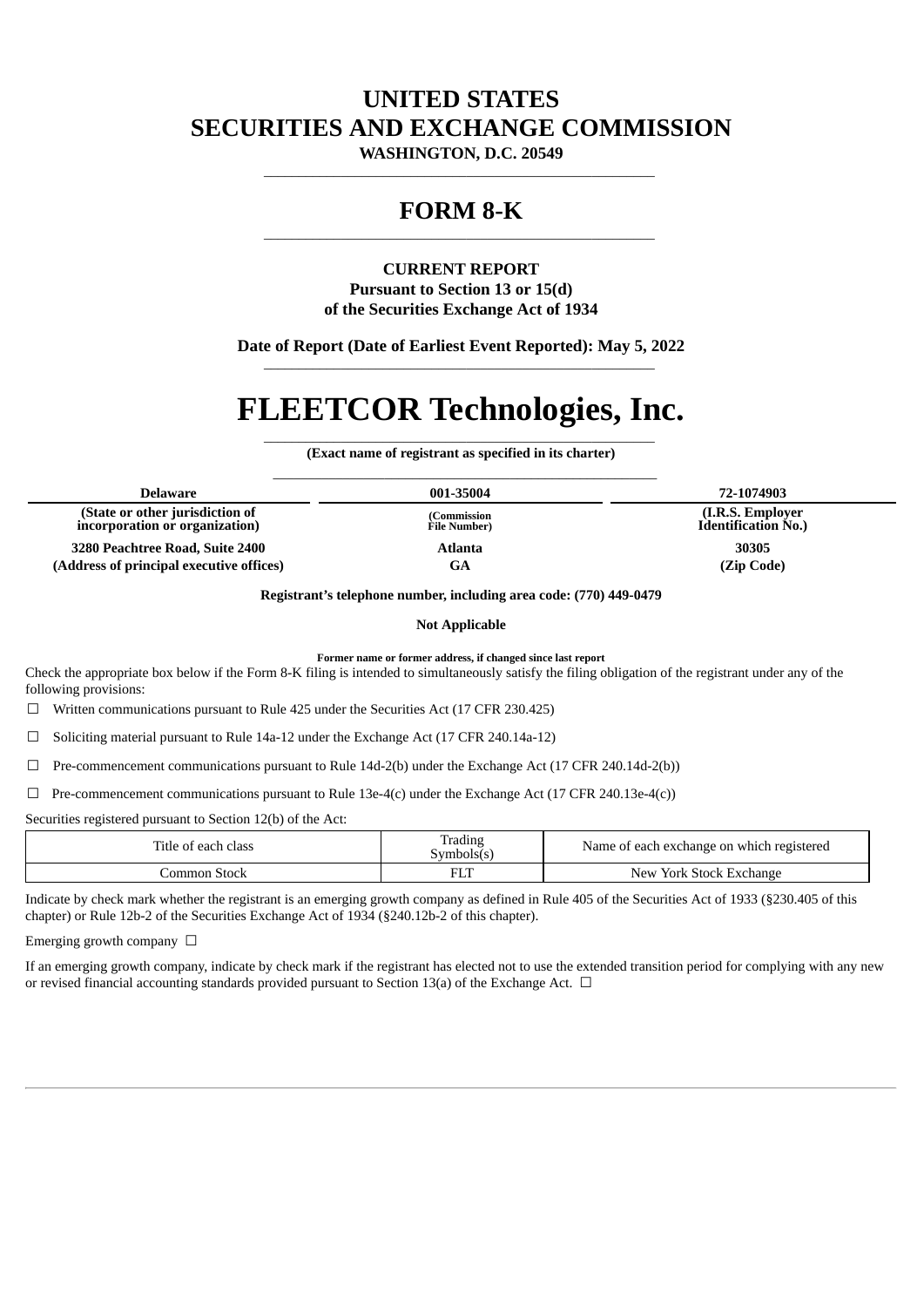#### **Item 2.02 Results of Operations and Financial Condition.**

On May 5, 2022, FLEETCOR Technologies, Inc. (the "Company") issued a press release announcing its financial results for the three months ended March 31, 2022. A copy of the press release is attached as Exhibit 99.1, which is incorporated by reference in its entirety. The information in this item, including Exhibit 99.1, is being furnished, not filed. Accordingly, the information in this item will not be incorporated by reference into any registration statement filed by FLEETCOR Technologies, Inc. under the Securities Act of 1933, as amended, unless specifically identified as being incorporated into it by reference.

#### **Item 7.01 Regulation FD Disclosure.**

The Company has made available on its website in the investor relations section an earnings release supplement.

#### **Item 9.01 Financial Statements and Exhibits.**

(d) Exhibits

[99.1](#page-3-0) FLEETCOR Technologies, Inc. press release dated May 5, <sup>2022</sup>

<sup>104</sup> Cover Page Interactive Data File (formatted as Inline XBRL)

#### **SIGNATURES**

Pursuant to the requirements of the Securities Exchange Act of 1934, the registrant has duly caused this report to be signed on its behalf by the undersigned hereunto duly authorized.

FleetCor Technologies, Inc.

May 5, 2022 *By: /s/ Charles R. Freund*

*Charles R. Freund Chief Financial Officer*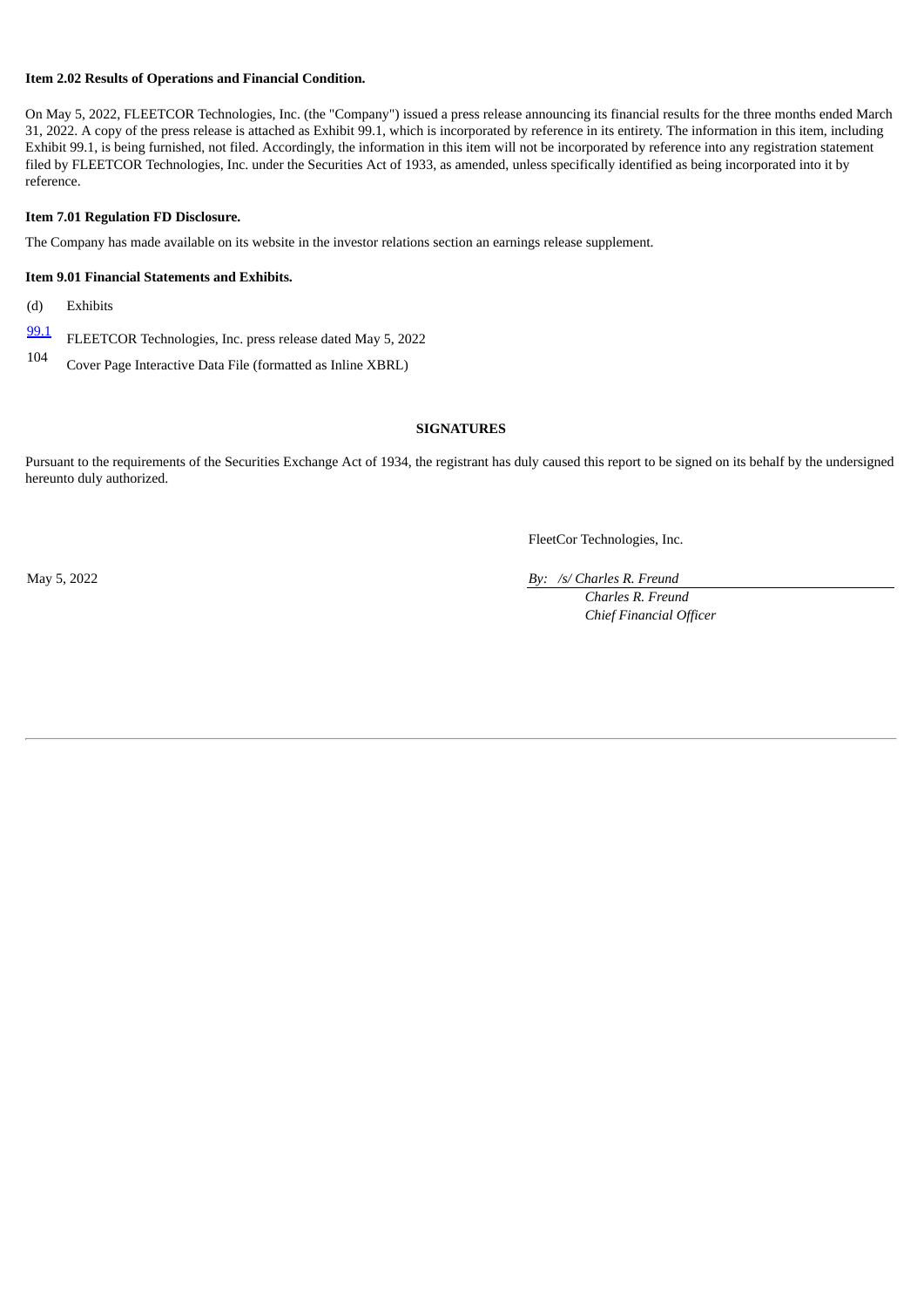### Exhibit Index

| Exhibit No. | <b>Description</b>                                           |
|-------------|--------------------------------------------------------------|
| 99.1        | Press release dated May 5, 2022                              |
| 104         | Cover Page Interactive Data File (formatted as Inline XBRL). |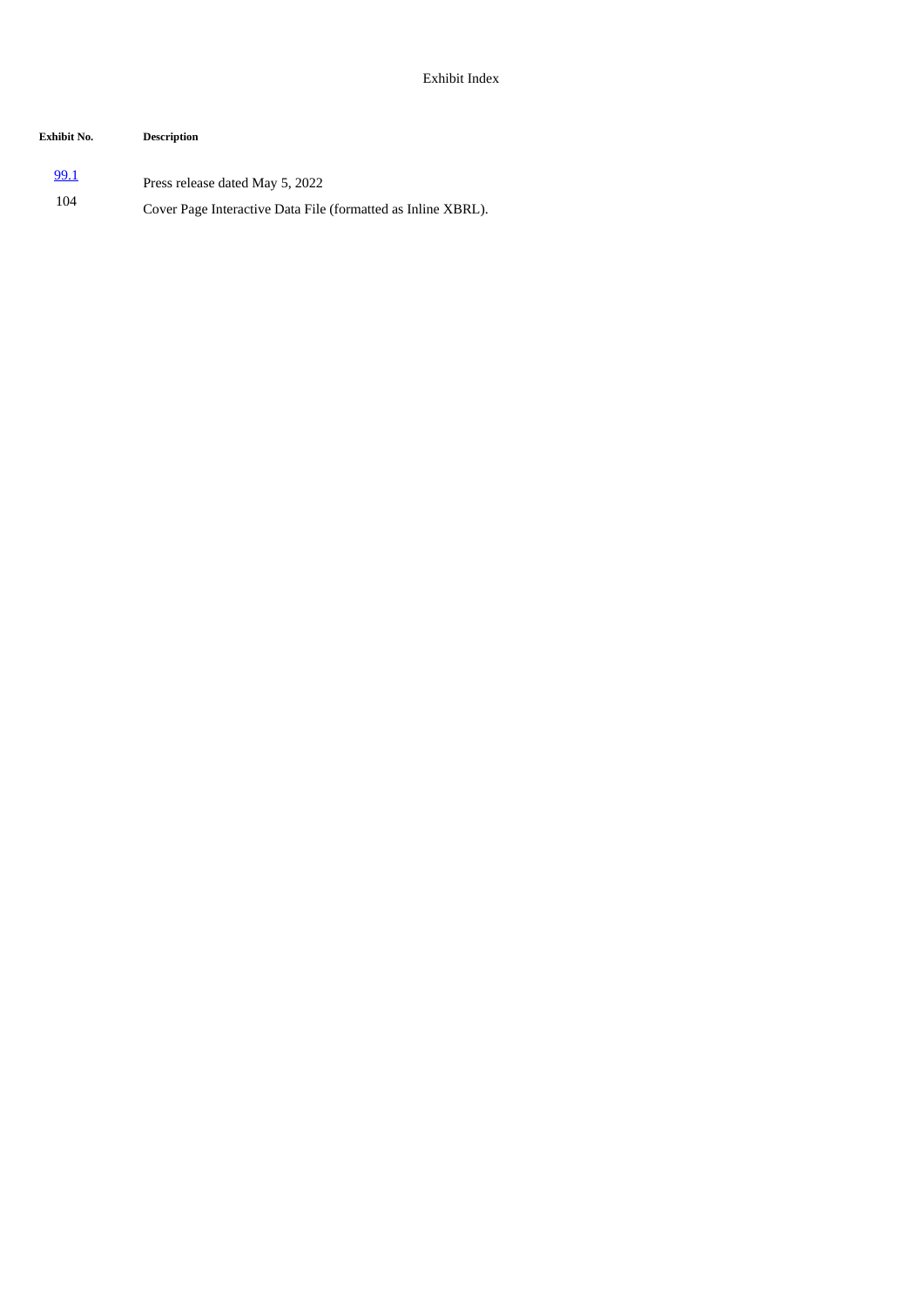#### **FLEETCOR Reports First Quarter 2022 Financial Results**

<span id="page-3-0"></span>Atlanta, Ga., May 5, 2022 — FLEETCOR Technologies, Inc. (NYSE: FLT), a leading global business payments company, today reported financial results for its first quarter ended March 31, 2022.

"We reported an outstanding first quarter, with strong core trends driving revenues and adjusted net income per share growth of 30% and 29%, respectively," said Ron Clarke, chairman and chief executive officer, FLEETCOR Technologies, Inc. "Overall organic revenue growth remained strong at 15% for the quarter, as broad-based strength in new sales, up 39%, and customer retention of 93%, drove the results. We expect our strong performance to continue, and we are raising our guidance to reflect our first quarter outperformance, and our updated outlook."

#### **Financial Results for First Quarter of 2022:**

#### GAAP Results

- Total revenues increased 30% to \$789.2 million in the first quarter of 2022, compared to \$608.6 million in the first quarter of 2021.
- Net income increased 18% to \$218.0 million in the first quarter of 2022, compared to \$184.2 million in the first quarter of 2021.
- Net income per diluted share increased 28% to \$2.75 in the first quarter of 2022, compared to \$2.15 per diluted share in the first quarter of 2021.

#### Non-GAAP Results<sup>1</sup>

- Adjusted net income<sup>1</sup> increased 20% to \$289.7 million in the first quarter of 2022, compared to \$242.1 million in the first quarter of 2021.
- Adjusted net income per diluted share<sup>1</sup> increased 29% to \$3.65 in the first quarter of 2022, compared to \$2.82 per diluted share in the first quarter of 2021.

"Our first quarter results came in well ahead of the expectations we gave in February, for both revenue and adjusted net income per share," said Charles Freund, chief financial officer, FLEETCOR Technologies, Inc. "Our businesses demonstrated positive momentum as a result of the focus and initiatives we've had in place over the last year or so, in addition to the benefit of higher fuel prices. We again deployed capital to buy back shares, and would expect to continue to do so opportunistically, as long as our valuation remains at odds with our growth outlook."

#### **Updated Fiscal Year 2022 Outlook:**

"The outlook for the balance of the year remains positive, as we expect fundamental trends from the first quarter to continue. We also expect the macro environment, specifically fuel prices and foreign exchange rates, to be a meaningful tailwind. Our updated expectations do include higher interest expense and a higher tax rate, and on balance we are adjusting our guidance higher, as a net result of these factors," concluded Freund.

For fiscal year 2022, FLEETCOR Technologies, Inc. updated financial guidance1 is as follows:

- Total revenues between \$3,335 million and \$3,385 million;
- Net income between \$950 million and \$980 million;
- Net income per diluted share between \$12.00 and \$12.30;
- Adjusted net income between \$1,225 million and \$1,255 million; and
- Adjusted net income per diluted share between \$15.45 and \$15.75.

FLEETCOR's guidance assumptions are as follows:

#### For the balance of the year:

• Weighted average U.S. fuel prices equal to \$3.90 per gallon, which includes fuel prices of \$4.25, \$3.85 and \$3.65 for the next three quarters, respectively;

- Market spreads slightly favorable to the 2021 average;
- Foreign exchange rates equal to the month average of April 2022;
- Includes revenue and adjusted EPS from our fuel business in Russia, of \$67 million and \$0.63 for the year, respectively.

#### For the full year:

- Interest expense between \$105 million and \$115 million;
- Approximately 79 million fully diluted shares outstanding;
- A tax rate of 26% to 27%;

<sup>1</sup>Reconciliations of GAAP results to non-GAAP results are provided in Exhibit 1 attached. Additional supplemental data is provided in Exhibits 2-3 and 5, and segment information is provided in Exhibit 4. A reconciliation of GAAP guidance to non-GAAP guidance is provided in Exhibit 6.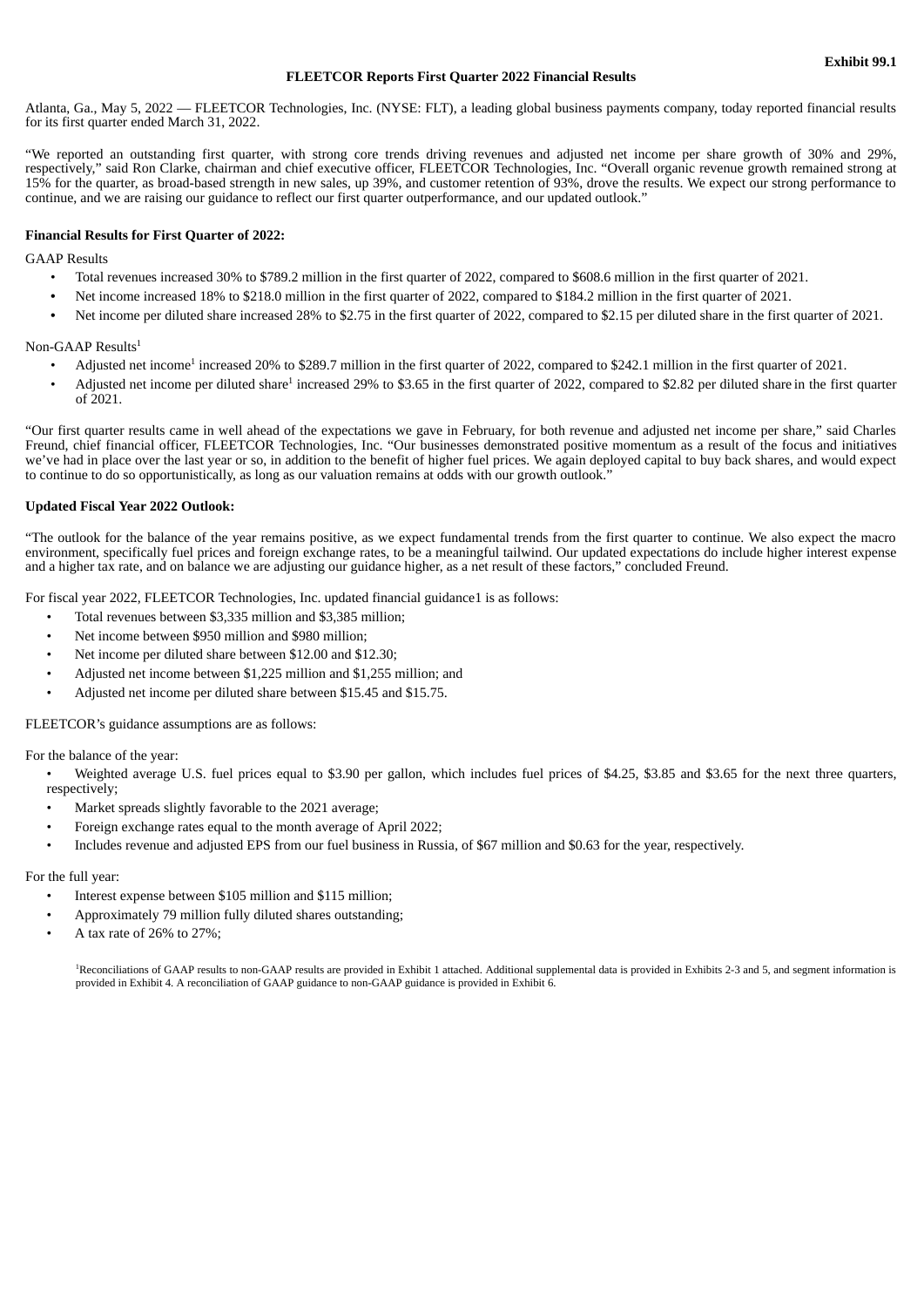• No impact related to acquisitions not already closed.

#### **Second Quarter of 2022 Outlook:**

The Company currently expects second quarter revenues between \$805 million and \$825 million, and adjusted net income per diluted share between \$3.80 and \$3.90, including our Russia business.

#### **Conference Call:**

The Company will host a conference call to discuss first quarter 2022 financial results today at 5:30 pm ET. Hosting the call will be Ron Clarke, chief executive officer, Charles Freund, chief financial officer and Jim Eglseder, investor relations. The conference call can be accessed live via webcast from the Company's investor relations website at http://investor.fleetcor.com. A replay will be available one hour after the call and can be accessed by dialing (888) 909-1192 or (236) 714-4293 for international callers; the conference ID is 3689376. The replay will be available until Thursday, May 19, 2022. Prior to the conference call, the Company will post supplemental financial information that will be discussed during the call and live webcast.

#### **Forward-Looking Statements:**

This press release contains forward-looking statements within the meaning of the federal securities laws. Statements that are not historical facts, including statements about FLEETCOR's beliefs, assumptions, expectations and future performance, are forward-looking statements. Forward-looking statements can be identified by the use of words such as "anticipate," "intend," "believe," "estimate," "plan," "seek," "project" or "expect," "may," "will," "would," "could" or "should," the negative of these terms or other comparable terminology.

These forward-looking statements are not a guarantee of performance, and you should not place undue reliance on such statements. We have based these forward-looking statements largely on preliminary information, internal estimates and management assumptions, expectations and plans about future conditions, events and results. Forward-looking statements are subject to many uncertainties and other variable circumstances, such as regulatory measures, voluntary actions, or changes in consumer preferences, that impact our transaction volume, including social distancing, shelter-in-place, shutdowns of nonessential businesses and similar measures imposed or undertaken in an effort to contain and mitigate the spread of the coronavirus (including any variants thereof, "COVID-19") or new outbreaks thereof, including in China; the impact of vaccine mandates on our workforce in certain jurisdictions; adverse changes or volatility in fuel prices and spreads and the current inflationary environment; adverse changes in program fees or charges we may collect, whether through legal, regulatory or contractual changes; adverse outcomes with respect to current and future legal proceedings or investigations, including without limitation, the FTC lawsuit, or actions of governmental, regulatory or quasi-governmental bodies or standards or industry organizations with respect to our payment cards; delays or failures associated with implication of, or adaption to, new technology, changes in credit risk of customers and associated losses; failure to maintain or renew key business relationships; failure to maintain competitive product offerings; failure to complete, or delays in completing, acquisitions, new partnerships or customer arrangements; and to successfully integrate or otherwise achieve anticipated benefits from such acquisitions, partnerships, and customer arrangements; failure to successfully expand and manage our business internationally; and other risks related to our international operations, including the impact of the conflict between Russia and Ukraine on our business and operations, the potential impact to our business as a result of the United Kingdom's referendum to leave the European Union; the impact of foreign exchange rates on operations, revenues and income; and the failure or compromise of our data centers and other information technology assets; as well as the other risks and uncertainties identified under the caption "Risk Factors" in FLEETCOR's Annual Report on Form 10-K for the year ended December 31, 2021 filed with the Securities and Exchange Commission ("SEC") on March 1, 2022 and subsequent filings with the SEC made by us. These factors could cause our actual results and experience to differ materially from any forward-looking statement made herein. The forward-looking statements included in this press release are made only as of the date hereof and we do not undertake, and specifically disclaim, any obligation to update any such statements as a result of new information, future events or developments, except as specifically stated or to the extent required by law. You may access FLEETCOR's SEC filings for free by visiting the SEC web site at www.sec.gov.

#### **About Non-GAAP Financial Measures:**

This press release includes non-GAAP financial measures, which are used by the Company as supplemental measures to evaluate its overall operating performance. The Company's definitions of the non-GAAP financial measures used herein may differ from similarly titled measures used by others, including within its industry. By providing these non-GAAP financial measures, together with reconciliations to the most directly comparable GAAP financial measures, we believe we are enhancing investors' understanding of our business and our results of operations, as well as assisting investors in evaluating how well we are executing strategic initiatives. See the appendix for additional information regarding these non-GAAP financial measures and a reconciliation to the most directly comparable GAAP measure.

Adjusted net income is calculated as net income, adjusted to eliminate (a) non-cash stock based compensation expense related to share based compensation awards, (b) amortization of deferred financing costs, discounts, intangible assets, and amortization of the premium recognized on the purchase of receivables, (c) integration and deal related costs, and (d) other non-recurring items, including unusual credit losses occurring largely, but not necessarily exclusively, due to COVID-19, the impact of discrete tax items, impairment charges,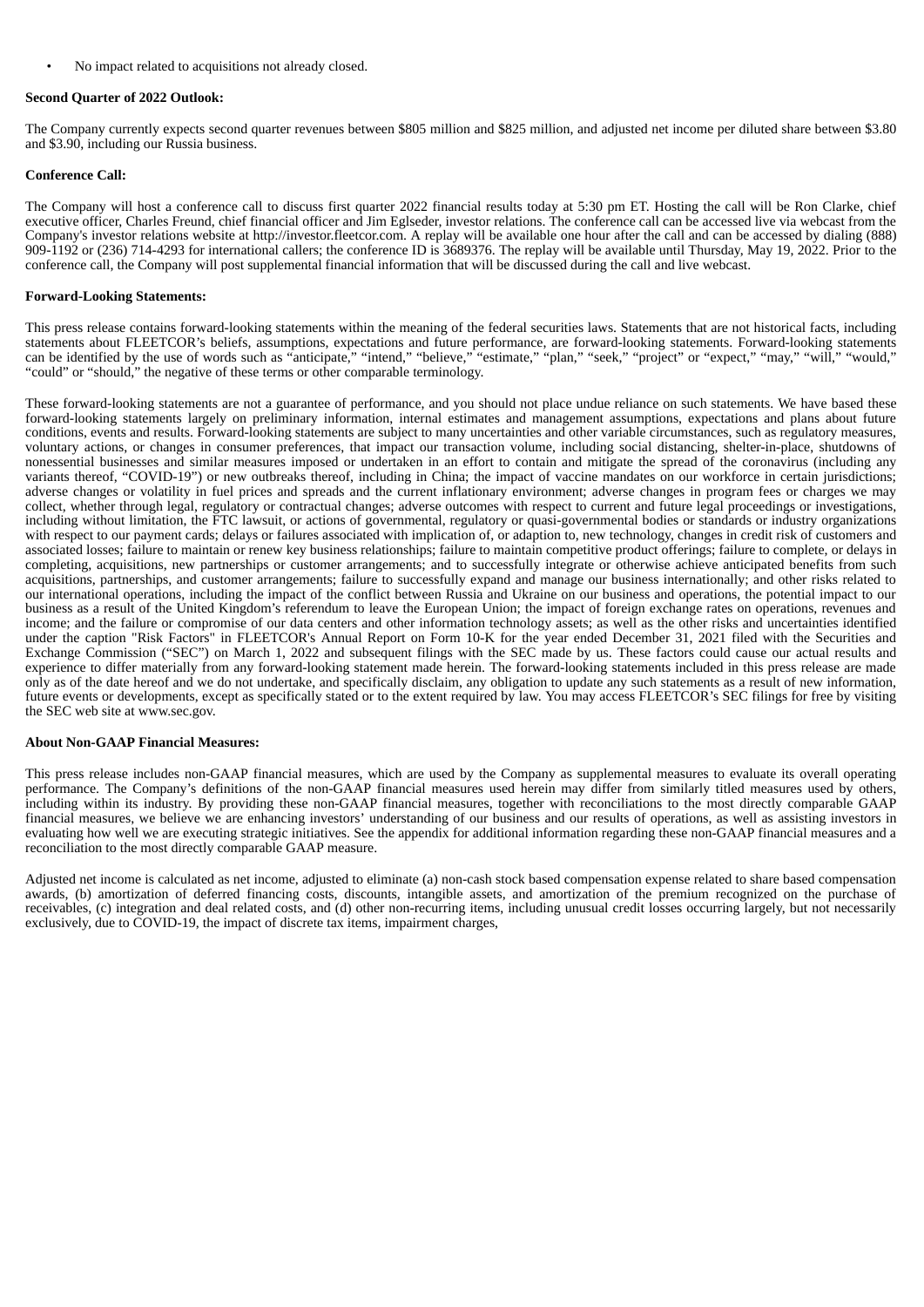asset write-offs, restructuring costs, gains due to disposition of assets/businesses, loss on extinguishment of debt, and legal settlements. We calculate adjusted net income and adjusted net income per diluted share to eliminate the effect of items that we do not consider indicative of our core operating performance.

Adjusted net income and adjusted net income per diluted share are supplemental measures of operating performance that do not represent and should not be considered as an alternative to net income, net income per diluted share or cash flow from operations, as determined by U.S. generally accepted accounting principles, or U.S. GAAP. We believe it is useful to exclude non-cash share-based compensation expense from adjusted net income because non-cash equity grants made at a certain price and point in time do not necessarily reflect how our business is performing at any particular time and share based compensation expense is not a key measure of our core operating performance. We also believe that amortization expense can vary substantially from company to company and from period to period depending upon their financing and accounting methods, the fair value and average expected life of their acquired intangible assets, their capital structures and the method by which their assets were acquired; therefore, we have excluded amortization expense from our adjusted net income. Integration and deal related costs represent business acquisition transaction costs, professional services fees, short-term retention bonuses and system migration costs, etc., that are not indicative of the performance of the underlying business. We also believe that certain expenses and recoveries (e.g. legal settlements, write-off of customer receivable, etc.), gains and losses on investments, and impairment charges do not necessarily reflect how our investments and business are performing. We adjust net income for the tax effect of each of these non-tax items.

Organic revenue growth is calculated as revenue growth in the current period adjusted for the impact of changes in the macroeconomic environment (to include fuel price, fuel price spreads and changes in foreign exchange rates) over revenue in the comparable prior period adjusted to include or remove the impact of acquisitions and/or divestitures and non-recurring items that have occurred subsequent to that period. We believe that organic revenue growth on a macro-neutral, one-time item, and consistent acquisition/divestiture/non-recurring item basis is useful to investors for understanding the performance of **FLEETCOR** 

Management uses adjusted net income, adjusted net income per diluted share and organic revenue growth:

- as measurements of operating performance because they assist us in comparing our operating performance on a consistent basis;
- for planning purposes, including the preparation of our internal annual operating budget;
- to allocate resources to enhance the financial performance of our business; and
- to evaluate the performance and effectiveness of our operational strategies.

#### **About FLEETCOR:**

FLEETCOR Technologies (NYSE: FLT) is a leading global business payments company that simplifies the way businesses manage and pay their expenses. The FLEETCOR portfolio of brands help companies automate, secure, digitize and control payments on behalf of, their employees and suppliers. FLEETCOR serves businesses, partners and merchants in North America, Latin America, Europe, and Asia Pacific. For more information, please visit www.FLEETCOR.com.

**Contact:** Investor Relations Jim Eglseder, 770-417-4697 Jim.Eglseder@fleetcor.com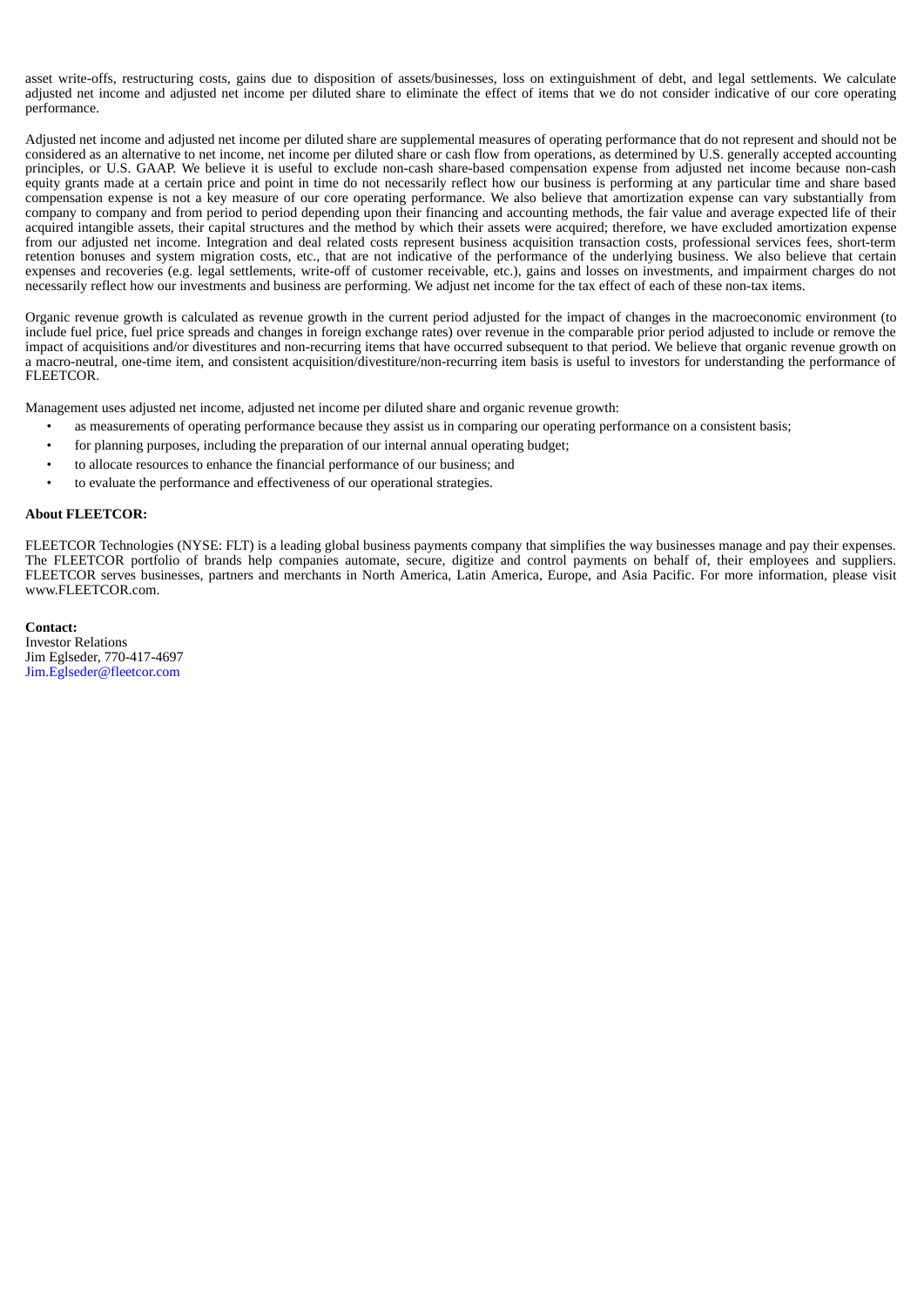#### **FLEETCOR Technologies, Inc. and Subsidiaries Unaudited Consolidated Statements of Income (In thousands, except per share amounts)**

|                                      | <b>Three Months Ended March 31,</b> |         |                         |         |  |  |  |
|--------------------------------------|-------------------------------------|---------|-------------------------|---------|--|--|--|
|                                      |                                     | 2022    |                         | 2021    |  |  |  |
| Revenues, net                        | $\mathbb{S}$                        | 789,241 | $\mathbf{\mathfrak{S}}$ | 608,623 |  |  |  |
| Expenses:                            |                                     |         |                         |         |  |  |  |
| Processing                           |                                     | 174,194 |                         | 116,428 |  |  |  |
| Selling                              |                                     | 76,889  |                         | 52,082  |  |  |  |
| General and administrative           |                                     | 143,522 |                         | 108,362 |  |  |  |
| Depreciation and amortization        |                                     | 76,802  |                         | 65,729  |  |  |  |
| Other operating, net                 |                                     | 113     |                         | 57      |  |  |  |
| Operating income                     |                                     | 317,721 |                         | 265,965 |  |  |  |
| Investment loss (gain)               |                                     | 152     |                         | (9)     |  |  |  |
| Other expense, net                   |                                     | 869     |                         | 1,743   |  |  |  |
| Interest expense, net                |                                     | 22,030  |                         | 28,551  |  |  |  |
| Total other expense                  |                                     | 23,051  |                         | 30,285  |  |  |  |
| Income before income taxes           |                                     | 294,670 |                         | 235,680 |  |  |  |
| Provision for income taxes           |                                     | 76,718  |                         | 51,441  |  |  |  |
| Net income                           | \$                                  | 217,952 | $\mathfrak{S}$          | 184,239 |  |  |  |
| Basic earnings per share             | \$                                  | 2.80    | \$                      | 2.21    |  |  |  |
| Diluted earnings per share           | \$                                  | 2.75    | \$                      | 2.15    |  |  |  |
| Weighted average shares outstanding: |                                     |         |                         |         |  |  |  |
| <b>Basic shares</b>                  |                                     | 77,737  |                         | 83,475  |  |  |  |
| Diluted shares                       |                                     | 79,286  |                         | 85,764  |  |  |  |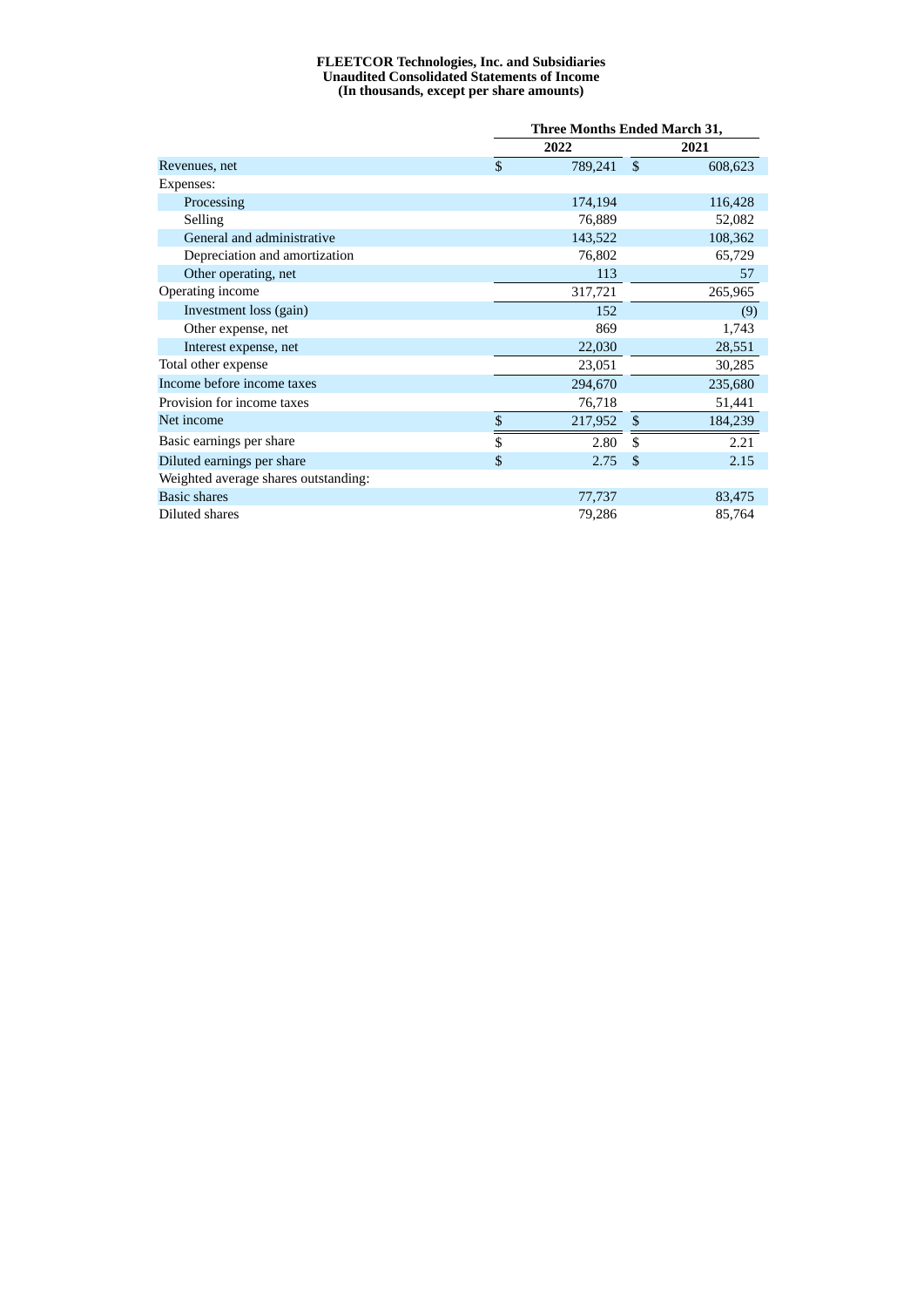#### **FLEETCOR Technologies, Inc. and Subsidiaries Consolidated Balance Sheets (In thousands)**

|                                                                           | March 31, 2022   | <b>December 31, 2021</b> |             |  |
|---------------------------------------------------------------------------|------------------|--------------------------|-------------|--|
|                                                                           | (Unaudited)      |                          |             |  |
| <b>Assets</b>                                                             |                  |                          |             |  |
| Current assets:                                                           |                  |                          |             |  |
| Cash and cash equivalents                                                 | \$<br>1,298,226  | -\$                      | 1,520,027   |  |
| Restricted cash                                                           | 791,212          |                          | 730,668     |  |
| Accounts and other receivables (less allowance)                           | 2,304,643        |                          | 1,793,274   |  |
| Securitized accounts receivable - restricted for securitization investors | 1,436,000        |                          | 1,118,000   |  |
| Prepaid expenses and other current assets                                 | 346,165          |                          | 326,079     |  |
| Total current assets                                                      | 6,176,246        |                          | 5,488,048   |  |
| Property and equipment, net                                               | 254,432          |                          | 236,294     |  |
| Goodwill                                                                  | 5,180,832        |                          | 5,078,978   |  |
| Other intangibles, net                                                    | 2,314,338        |                          | 2,335,385   |  |
| Investments                                                               | 71,062           |                          | 52,016      |  |
| Other assets                                                              | 224,503          |                          | 213,932     |  |
| <b>Total assets</b>                                                       | \$<br>14,221,413 | \$                       | 13,404,653  |  |
| <b>Liabilities and Stockholders' Equity</b>                               |                  |                          |             |  |
| Current liabilities:                                                      |                  |                          |             |  |
| Accounts payable                                                          | \$<br>1,957,054  | $\mathfrak{s}$           | 1,406,350   |  |
| Accrued expenses                                                          | 376,370          |                          | 369,054     |  |
| <b>Customer</b> deposits                                                  | 1,586,979        |                          | 1,788,705   |  |
| Securitization facility                                                   | 1,436,000        |                          | 1,118,000   |  |
| Current portion of notes payable and lines of credit                      | 490,983          |                          | 399,628     |  |
| Other current liabilities                                                 | 244,542          |                          | 208,614     |  |
| <b>Total current liabilities</b>                                          | 6,091,928        |                          | 5,290,351   |  |
| Notes payable and other obligations, less current portion                 | 4,416,356        |                          | 4,460,039   |  |
| Deferred income taxes                                                     | 588,664          |                          | 566,291     |  |
| Other noncurrent liabilities                                              | 220,049          |                          | 221,392     |  |
| Total noncurrent liabilities                                              | 5,225,069        |                          | 5,247,722   |  |
| Commitments and contingencies                                             |                  |                          |             |  |
| Stockholders' equity:                                                     |                  |                          |             |  |
| Common stock                                                              | 127              |                          | 127         |  |
| Additional paid-in capital                                                | 2,920,192        |                          | 2,878,751   |  |
| Retained earnings                                                         | 6,474,394        |                          | 6,256,442   |  |
| Accumulated other comprehensive loss                                      | (1,263,437)      |                          | (1,464,616) |  |
| Treasury stock                                                            | (5,226,860)      |                          | (4,804,124) |  |
| Total stockholders' equity                                                | 2,904,416        |                          | 2,866,580   |  |
| Total liabilities and stockholders' equity                                | \$<br>14,221,413 | \$                       | 13,404,653  |  |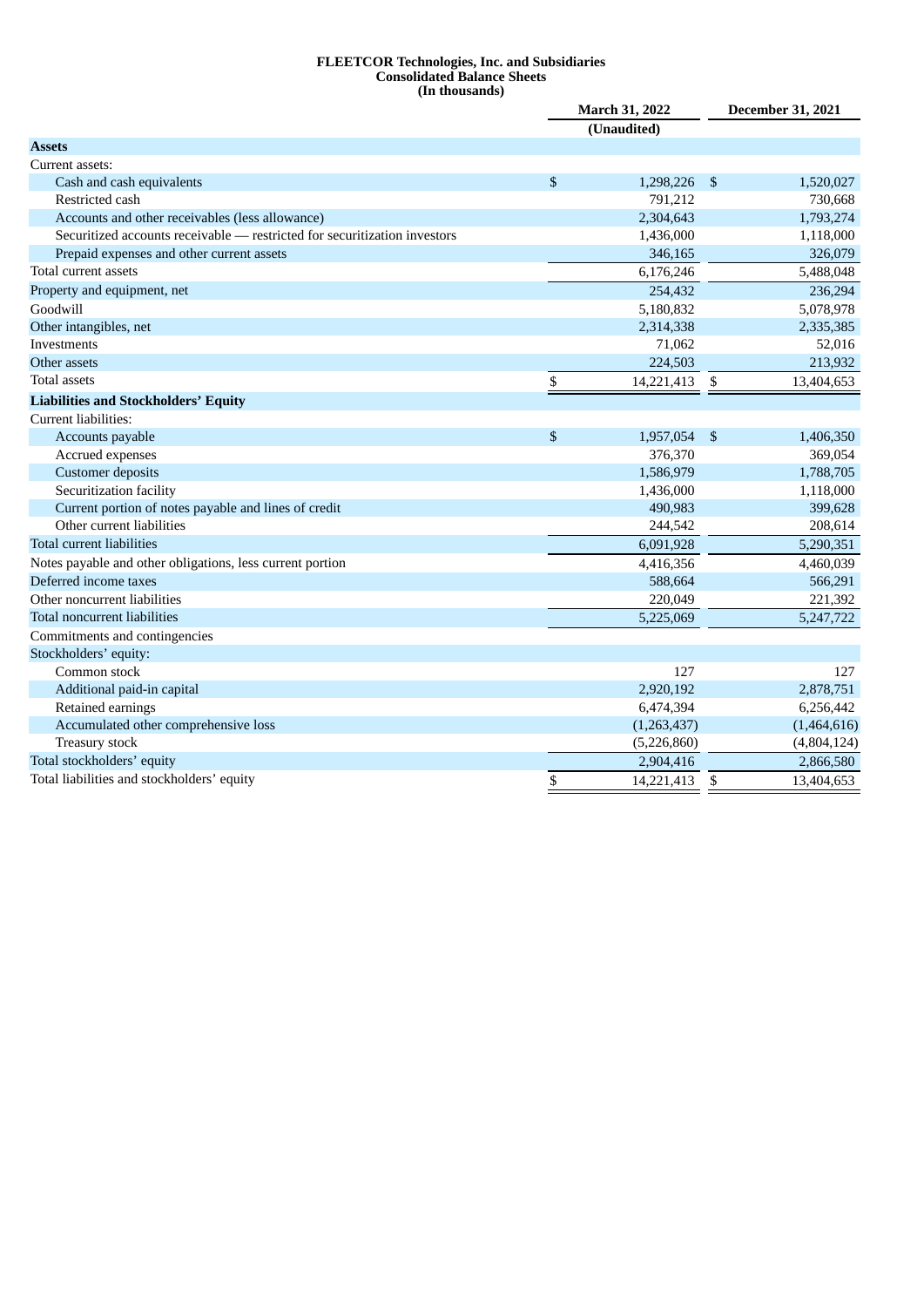#### **FLEETCOR Technologies, Inc. and Subsidiaries Unaudited Consolidated Statements of Cash Flows (In thousands)**

|                                                                                             | <b>Three Months Ended March 31,</b> |            |      |            |
|---------------------------------------------------------------------------------------------|-------------------------------------|------------|------|------------|
|                                                                                             |                                     | 2022       |      | 2021       |
| <b>Operating activities</b>                                                                 |                                     |            |      |            |
| Net income                                                                                  | \$                                  | 217,952    | -\$  | 184,239    |
| Adjustments to reconcile net income to net cash (used in) provided by operating activities: |                                     |            |      |            |
| Depreciation                                                                                |                                     | 21,140     |      | 17,624     |
| Stock-based compensation                                                                    |                                     | 32,631     |      | 17,747     |
| Provision for credit losses on accounts and other receivables                               |                                     | 25,478     |      | 2,477      |
| Amortization of deferred financing costs and discounts                                      |                                     | 1,968      |      | 1,471      |
| Amortization of intangible assets and premium on receivables                                |                                     | 55,662     |      | 48,105     |
| Deferred income taxes                                                                       |                                     | 1,900      |      | 4,497      |
| Investment loss (gain)                                                                      |                                     | 152        |      | (9)        |
| Other non-cash operating loss                                                               |                                     | 113        |      | 57         |
| Changes in operating assets and liabilities (net of acquisitions/dispositions):             |                                     |            |      |            |
| Accounts and other receivables                                                              |                                     | (818,969)  |      | (468, 593) |
| Prepaid expenses and other current assets                                                   |                                     | (23, 261)  |      | 59,269     |
| Other assets                                                                                |                                     | (8,940)    |      | 4,609      |
| Accounts payable, accrued expenses and customer deposits                                    |                                     | 381,921    |      | 206,357    |
| Net cash (used in) provided by operating activities                                         |                                     | (112, 253) |      | 77,850     |
| <b>Investing activities</b>                                                                 |                                     |            |      |            |
| Acquisitions, net of cash acquired                                                          |                                     | (35, 864)  |      | (43, 727)  |
| Purchases of property and equipment                                                         |                                     | (31, 387)  |      | (19,526)   |
| Other                                                                                       |                                     |            |      | 9          |
| Net cash used in investing activities                                                       |                                     | (67, 251)  |      | (63, 244)  |
| <b>Financing activities</b>                                                                 |                                     |            |      |            |
| Proceeds from issuance of common stock                                                      |                                     | 8,810      |      | 27,345     |
| Repurchase of common stock                                                                  |                                     | (422, 736) |      | (162, 041) |
| Borrowings on securitization facility, net                                                  |                                     | 318,000    |      | 215,000    |
| Deferred financing costs paid and debt discount                                             |                                     | (337)      |      |            |
| Principal payments on notes payable                                                         |                                     | (45,063)   |      | (41, 188)  |
| Borrowings from revolver                                                                    |                                     | 490,000    |      | 330,000    |
| Payments on revolver                                                                        |                                     | (400,000)  |      | (353, 851) |
| Borrowings (payments) on swing line of credit, net                                          |                                     | 1,505      |      | (33, 311)  |
| Other                                                                                       |                                     |            |      | 1,467      |
| Net cash used in financing activities                                                       |                                     | (49, 821)  |      | (16, 579)  |
| Effect of foreign currency exchange rates on cash                                           |                                     | 68,068     |      | (43, 124)  |
| Net decrease in cash and cash equivalents and restricted cash                               |                                     | (161, 257) |      | (45,097)   |
| Cash and cash equivalents and restricted cash, beginning of period                          |                                     | 2,250,695  |      | 1,476,619  |
| Cash and cash equivalents and restricted cash, end of period                                | \$                                  | 2,089,438  | $\$$ | 1,431,522  |
| <b>Supplemental cash flow information</b>                                                   |                                     |            |      |            |
| Cash paid for interest, net                                                                 | \$                                  | 33,967     | S    | 27,732     |
| Cash paid for income taxes, net                                                             | \$                                  | 72,296     | \$   | 32,041     |
|                                                                                             |                                     |            |      |            |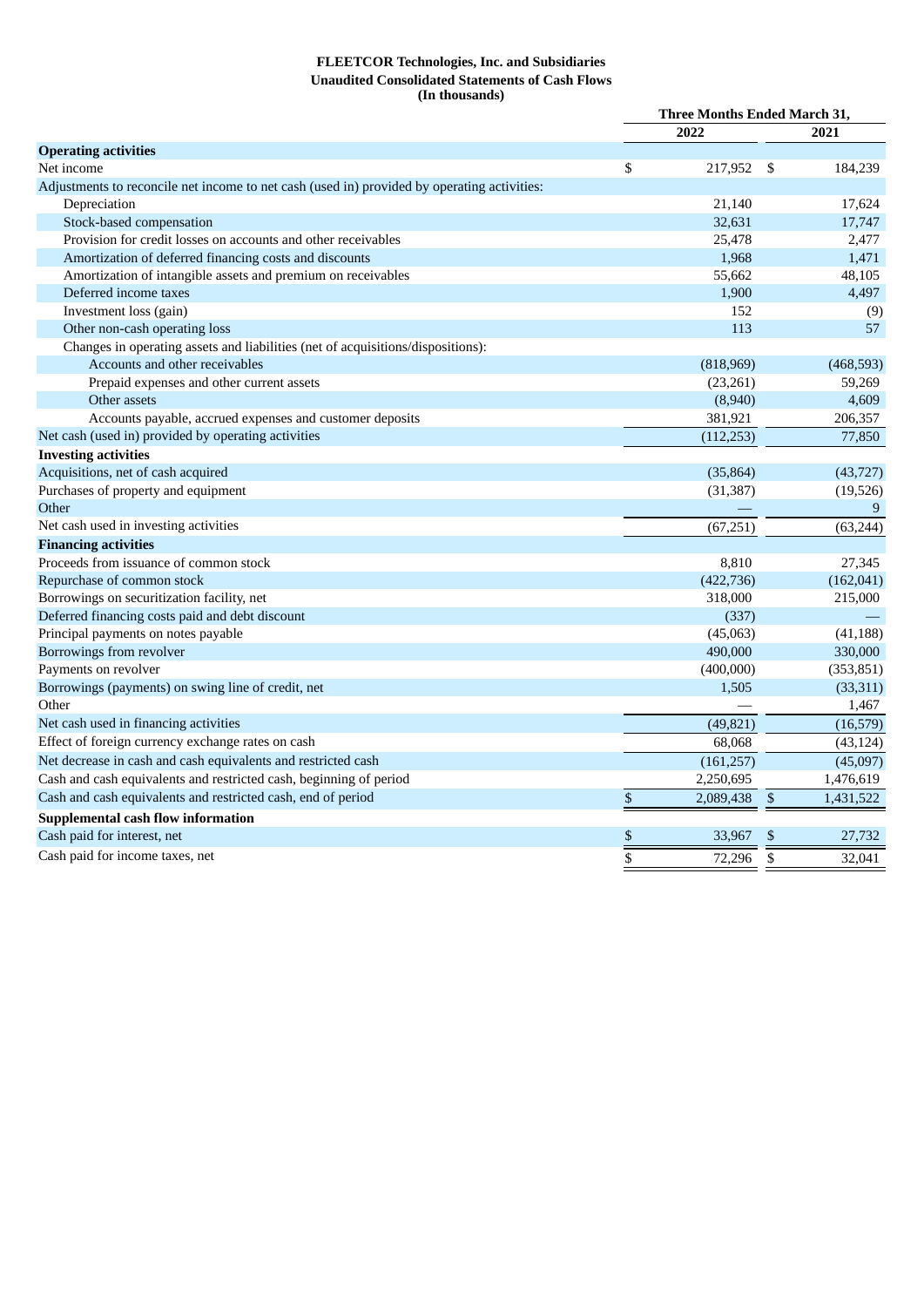#### **Exhibit 1 RECONCILIATION OF NON-GAAP MEASURES (In thousands, except shares and per share amounts) (Unaudited)**

The following table reconciles net income to adjusted net income and adjusted net income per diluted share:\*

|                                             |    | <b>Three Months Ended March</b> |               |           |
|---------------------------------------------|----|---------------------------------|---------------|-----------|
|                                             |    | 2022                            |               | 2021      |
| Net income                                  | \$ | 217,952                         | $\mathcal{S}$ | 184,239   |
|                                             |    |                                 |               |           |
| Stock based compensation                    |    | 32,631                          |               | 17,747    |
| Amortization <sup>1</sup>                   |    | 57,630                          |               | 49,576    |
| Integration and deal related costs          |    | 6,253                           |               | 3,670     |
| Legal settlements/litigation                |    | 435                             |               | 3,670     |
| Restructuring and related (subsidies) costs |    |                                 |               | (577)     |
| Other                                       |    |                                 |               | (9)       |
| Total pre-tax adjustments                   |    | 96,949                          |               | 74,077    |
| Income taxes                                |    | (25, 241)                       |               | (16, 169) |
| Adjusted net income                         | \$ | 289,660                         | \$            | 242,148   |
| Adjusted net income per diluted share       | \$ | 3.65                            | -S            | 2.82      |
| Diluted shares                              |    | 79,286                          |               | 85,764    |

<sup>1</sup>Includes amortization related to intangible assets, premium on receivables, deferred financing costs and debt discounts. \*Columns may not calculate due to rounding.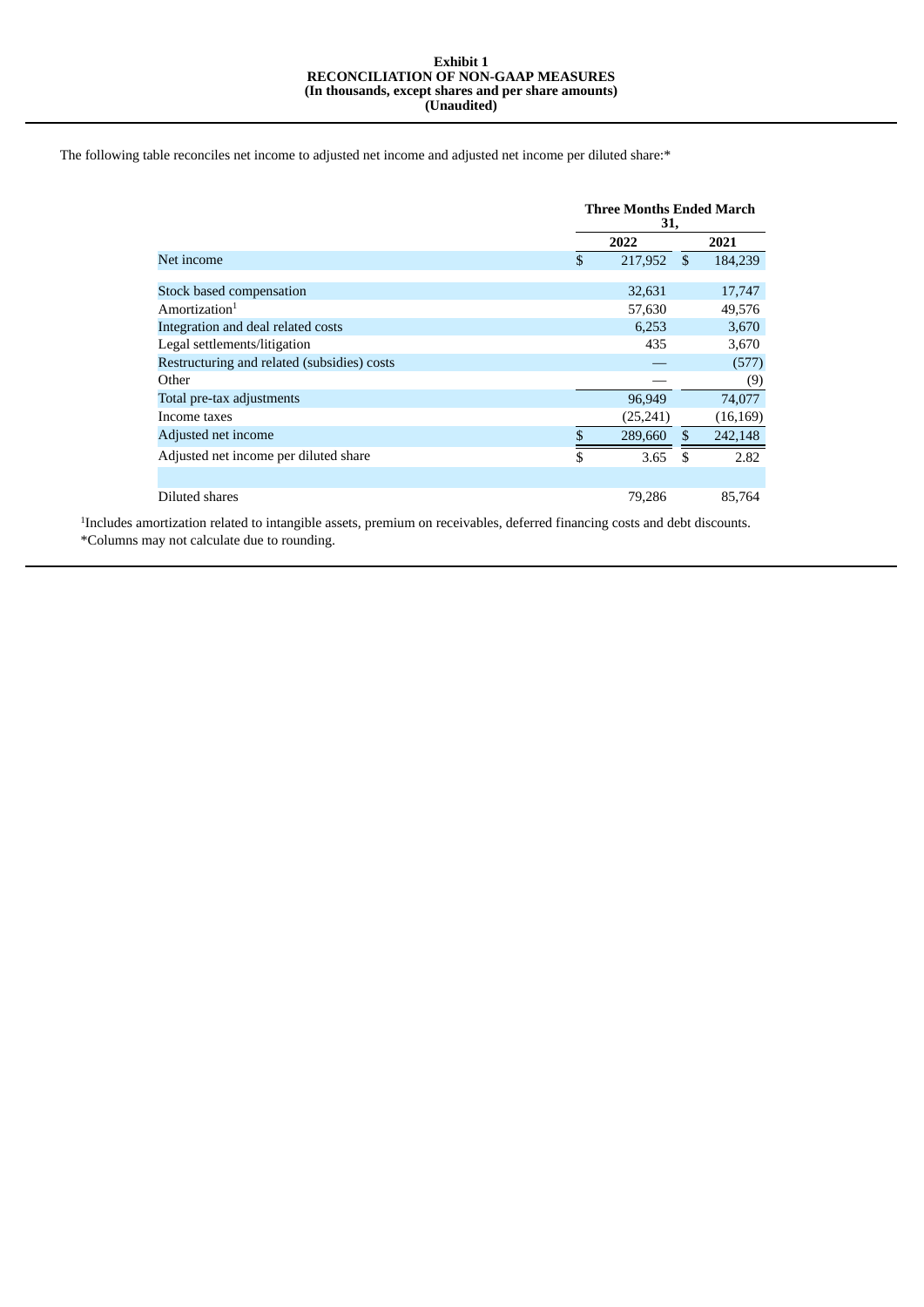**Exhibit 2** Key Performance Indicators, by Solution and Revenue Per Performance Metric on a GAAP Basis and Pro Forma and Macro Adjusted **(In millions except revenues, net per key performance metric) (Unaudited)**

The following table presents revenue and revenue per key performance metric by solution.\*

|                                                 |              | <b>As Reported</b> |              |                                     |                |                          |           |                |                                     |              |        |               | Pro Forma and Macro Adjusted <sup>2</sup> |          |
|-------------------------------------------------|--------------|--------------------|--------------|-------------------------------------|----------------|--------------------------|-----------|----------------|-------------------------------------|--------------|--------|---------------|-------------------------------------------|----------|
|                                                 |              |                    |              | <b>Three Months Ended March 31,</b> |                |                          |           |                | <b>Three Months Ended March 31.</b> |              |        |               |                                           |          |
|                                                 |              | 2022               |              | 2021                                |                | <b>Change</b>            | % Change  |                | 2022                                |              | 2021   |               | <b>Change</b>                             | % Change |
| <b>FUEL</b>                                     |              |                    |              |                                     |                |                          |           |                |                                     |              |        |               |                                           |          |
| - Revenues, net                                 | $\mathbb{S}$ | 318.5              | \$.          | 261.9                               | $\mathbb{S}$   | 56.6                     | 22 %      | -\$            | 298.9                               | $\mathbf{s}$ | 262.0  | \$            | 36.9                                      | 14 %     |
| - Transactions                                  |              | 116.5              |              | 110.3                               |                | 6.2                      | 6 %       |                | 116.5                               |              | 111.8  |               | 4.6                                       | 4 %      |
| - Revenues, net per transaction                 | $\mathbb{S}$ | 2.73               | $\mathbf{s}$ | 2.38                                | $\mathbf{s}$   | 0.36                     | 15 % \$   |                | 2.57                                | $\mathbf{s}$ | 2.34   | $\mathcal{S}$ | 0.22                                      | 10 %     |
| <b>CORPORATE PAYMENTS</b>                       |              |                    |              |                                     |                |                          |           |                |                                     |              |        |               |                                           |          |
| - Revenues, net                                 | \$           | 183.8              | $\mathbf{s}$ | 116.4                               | $\mathcal{S}$  | 67.4                     | 58 %      | \$             | 185.9                               | $\mathbf{s}$ | 155.6  | \$            | 30.3                                      | 19 %     |
| - Spend volume                                  |              | 27,435             |              | 18,035                              | \$             | 9,400                    | 52 %      |                | 27,435                              |              | 25,166 |               | 2,269                                     | 9%       |
| - Revenues, net per spend \$                    |              | 0.67%              |              | 0.65%                               |                | 0.02%                    | $4\%$     |                | 0.68%                               |              | 0.62%  |               | 0.06%                                     | 10 %     |
| <b>TOLLS</b>                                    |              |                    |              |                                     |                |                          |           |                |                                     |              |        |               |                                           |          |
| - Revenues, net                                 | \$           | 84.9               | \$           | 69.0                                | $\mathbb{S}$   | 16.0                     | $23\%$ \$ |                | 81.2                                | $\mathbb{S}$ | 69.0   | \$            | 12.2                                      | 18 %     |
| - Tags (average monthly)                        |              | 6.1                |              | 5.8                                 |                | 0.3                      | 5%        |                | 6.1                                 |              | 5.8    |               | 0.3                                       | 5 %      |
| - Revenues, net per tag                         | $\mathbb{S}$ | 13.86              | $\mathbb{S}$ | 11.85                               | $\mathbb{S}$   | 2.01                     | 17 %      | $\mathfrak{s}$ | 13.26                               | $\mathbb{S}$ | 11.85  | \$            | 1.40                                      | 12 %     |
| <b>LODGING</b>                                  |              |                    |              |                                     |                |                          |           |                |                                     |              |        |               |                                           |          |
| - Revenues, net                                 | \$           | 94.6               | $\mathbf{s}$ | 59.0                                | $\mathbb{S}$   | 35.5                     | 60 %      | -\$            | 94.6                                | $\mathbf{s}$ | 77.8   | $\mathbb{S}$  | 16.9                                      | 22 %     |
| - Room nights                                   |              | 8.8                |              | 5.9                                 |                | 2.9                      | 49 %      |                | 8.8                                 |              | 7.3    |               | 1.5                                       | 21 %     |
| - Revenues, net per room night                  | \$           | 10.70              | $\mathbb{S}$ | 9.96                                | $\mathbb{S}$   | 0.74                     | $7\%$     | $\mathfrak{s}$ | 10.71                               | $\mathbb{S}$ | 10.62  | \$            | 0.09                                      | 1 %      |
| <b>GIFT</b>                                     |              |                    |              |                                     |                |                          |           |                |                                     |              |        |               |                                           |          |
| - Revenues, net                                 | $\mathbb{S}$ | 43.5               | $\mathbb{S}$ | 43.4                                | $\mathbb{S}$   | 0.1                      | $-$ % \$  |                | 43.8                                | $\mathbb{S}$ | 43.4   | \$            | 0.4                                       | 1 %      |
| - Transactions                                  |              | 293.0              |              | 291.1                               |                | 1.9                      | $1\%$     |                | 293.0                               |              | 291.1  |               | 1.9                                       | 1 %      |
| - Revenues, net per transaction                 | \$           | 0.15               | \$           | 0.15                                | $\mathfrak{S}$ | $\overline{\phantom{0}}$ | $-$ % \$  |                | 0.15                                | \$           | 0.15   | \$            | $\overline{\phantom{0}}$                  | $-$ %    |
| OTHEN <sup>1</sup>                              |              |                    |              |                                     |                |                          |           |                |                                     |              |        |               |                                           |          |
| - Revenues, net                                 | $\mathbb{S}$ | 63.9               | $\mathbf{s}$ | 58.9                                | $\mathbb{S}$   | 5.0                      | $9\%$ \$  |                | 64.2                                | $\mathbf{s}$ | 58.9   | $\mathbb{S}$  | 5.3                                       | 9%       |
| - Transactions                                  |              | 10.0               |              | 9.5                                 |                | 0.5                      | 6 %       |                | 10.0                                |              | 9.5    |               | 0.5                                       | 6 %      |
| - Revenues, net per transaction                 | \$           | 6.41               | \$           | 6.23                                | \$             | 0.18                     | $3\%$ \$  |                | 6.43                                | \$           | 6.23   | \$            | 0.20                                      | 3 %      |
| <b>FLEETCOR CONSOLIDATED</b><br><b>REVENUES</b> |              |                    |              |                                     |                |                          |           |                |                                     |              |        |               |                                           |          |
| - Revenues, net                                 | \$           | 789.2              | \$           | 608.6                               | \$             | 180.6                    | 30 %      | \$             | 768.6                               | \$           | 666.7  | \$            | 102.0                                     | 15 %     |

 $1$  Other includes telematics, maintenance, food, payroll card and transportation related businesses.

 $^2$  See Exhibit 5 for a reconciliation of Pro forma and Macro Adjusted revenue by solution and metrics, non-GAAP measures, to the GAAP equivalent.

\*Columns may not calculate due to rounding.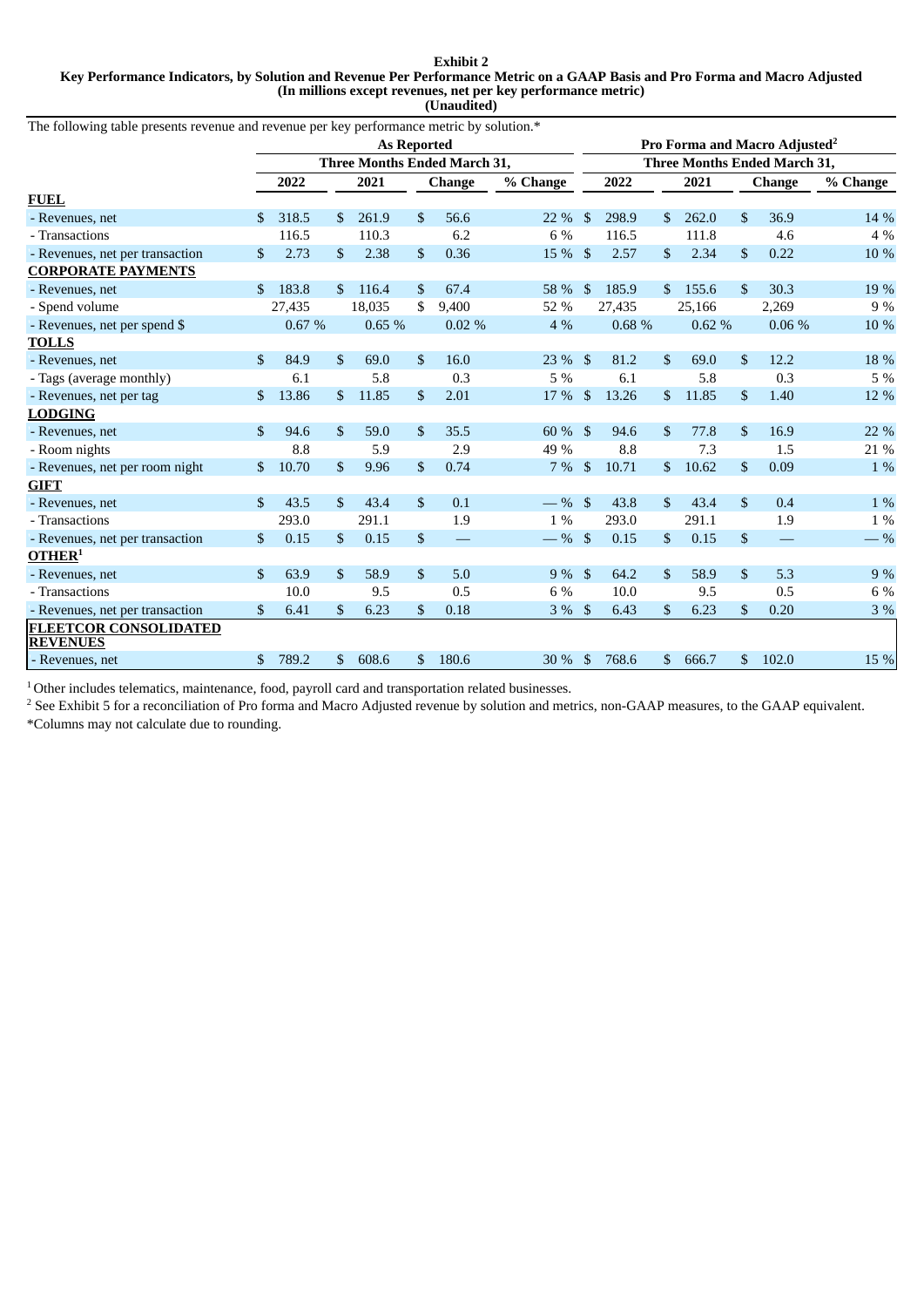#### **Exhibit 3 Revenues by Geography and Solution (In millions) (Unaudited)**

| <b>Revenues by Geography*</b> |   |      | Three Months Ended March 31, |      |       |
|-------------------------------|---|------|------------------------------|------|-------|
|                               |   | 2022 |                              | 2021 | $\%$  |
| US                            | D | 472  | 60%                          | 370  | 61 %  |
| <b>Brazil</b>                 |   | 103  | 13 %                         | 82   | 13 %  |
| UK                            |   | 95   | $12\%$                       | 76   | 12 %  |
| Other                         |   | 120  | 15 %                         | 81   | 13 %  |
| Consolidated Revenues, net    |   | 789  | 100 %                        | 609  | 100 % |

\*Columns may not calculate due to rounding.

| <b>Revenues by Solution*</b> | Three Months Ended March 31, |      |        |      |     |         |  |  |  |  |
|------------------------------|------------------------------|------|--------|------|-----|---------|--|--|--|--|
|                              |                              | 2022 | $\%$   | 2021 |     | $\%$    |  |  |  |  |
| Fuel                         | S                            | 319  | 40 %   | - \$ | 262 | 43 %    |  |  |  |  |
| <b>Corporate Payments</b>    |                              | 184  | 23 %   |      | 116 | 19 %    |  |  |  |  |
| <b>Tolls</b>                 |                              | 85   | $11\%$ |      | 69  | 11 %    |  |  |  |  |
| Lodging                      |                              | 95   | $12\%$ |      | 59  | 10 %    |  |  |  |  |
| Gift                         |                              | 44   | 6 %    |      | 43  | $7\%$   |  |  |  |  |
| Other                        |                              | 64   | 8 %    |      | 59  | 10 %    |  |  |  |  |
| Consolidated Revenues, net   | \$.                          | 789  | 100 %  | S    | 609 | $100\%$ |  |  |  |  |

\*Columns may not calculate due to rounding.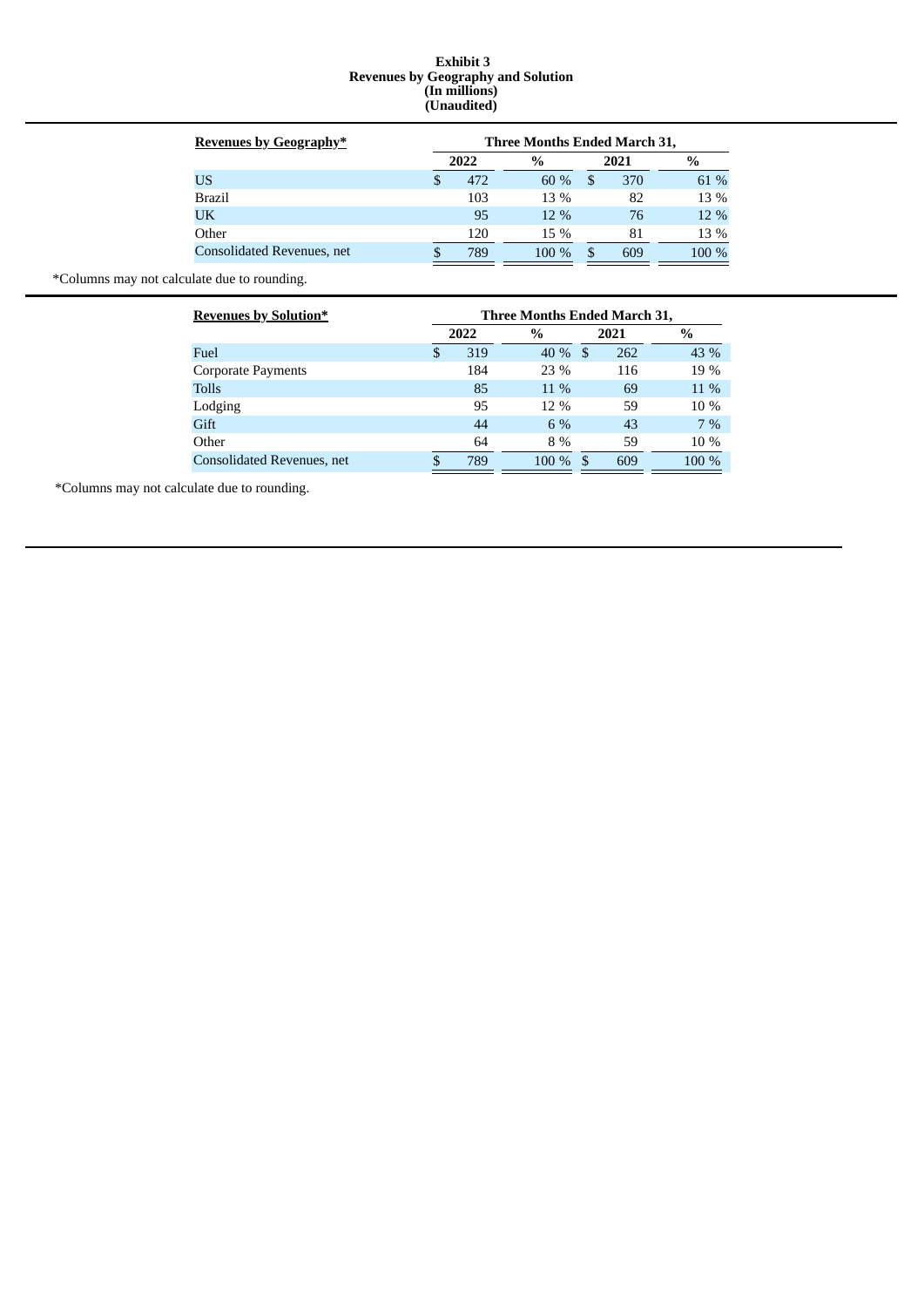#### **Exhibit 4 Segment Results (In thousands) (Unaudited)**

|                                |              | Three Months Ended March 31, |               |         |
|--------------------------------|--------------|------------------------------|---------------|---------|
|                                |              | 2022 <sup>1</sup>            |               | 2021    |
| Revenues, net:                 |              |                              |               |         |
| North America                  | \$           | 547,382                      | S             | 402,206 |
| <b>Brazil</b>                  |              | 102,538                      |               | 81,923  |
| International                  |              | 139,321                      |               | 124,494 |
|                                | \$           | 789,241                      | \$            | 608,623 |
| Operating income:              |              |                              |               |         |
| <b>North America</b>           | $\mathbb{S}$ | 196,930                      | $\mathbb{S}$  | 162,576 |
| <b>Brazil</b>                  |              | 37,328                       |               | 32,225  |
| International                  |              | 83,463                       |               | 71,164  |
|                                | \$           | 317,721                      | \$            | 265,965 |
| Depreciation and amortization: |              |                              |               |         |
| North America                  | \$           | 53,307                       | <sup>\$</sup> | 40,533  |
| <b>Brazil</b>                  |              | 13,121                       |               | 12,287  |
| International                  |              | 10,374                       |               | 12,909  |
|                                | \$           | 76,802                       | \$            | 65,729  |
| Capital expenditures:          |              |                              |               |         |
| North America                  | \$           | 21,594                       | $\mathcal{S}$ | 11,530  |
| <b>Brazil</b>                  |              | 5,978                        |               | 3,350   |
| International                  |              | 3,815                        |               | 4,646   |
|                                | \$           | 31,387                       | \$            | 19,526  |

<sup>1</sup>Results from the 2022 acquisition of Levarti are reported in our North America segment.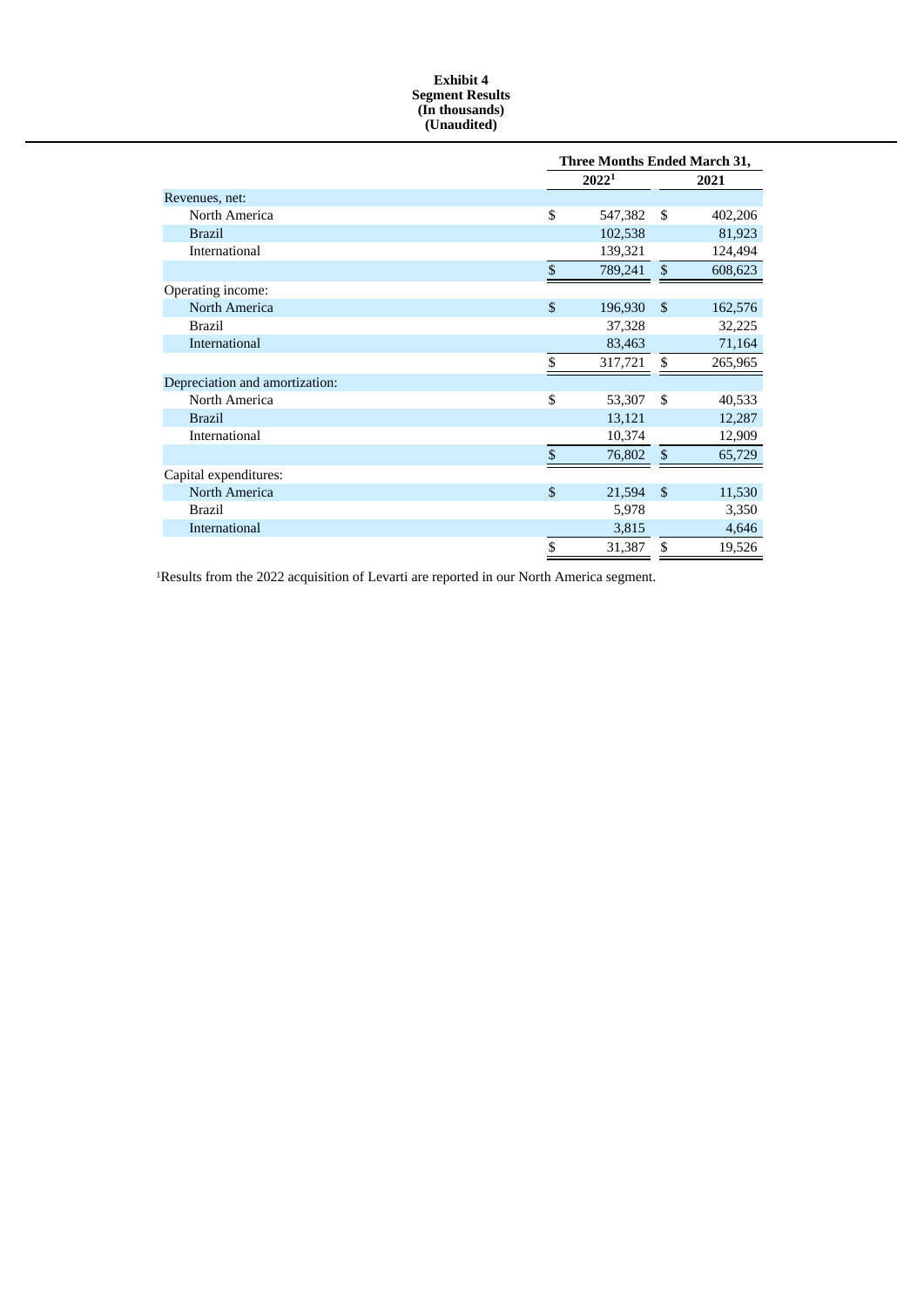#### **Exhibit 5 Reconciliation of Non-GAAP Revenue and Key Performance Metric by Solution to GAAP (In millions)**

|                                               | (Unaudited)                  |             |                          |        |                                     |
|-----------------------------------------------|------------------------------|-------------|--------------------------|--------|-------------------------------------|
|                                               | Revenues, net                |             |                          |        | <b>Key Performance Metric</b>       |
|                                               | Three Months Ended March 31, |             |                          |        | <b>Three Months Ended March 31,</b> |
|                                               | 2022*                        |             | 2021*                    | 2022*  | 2021*                               |
| <b>FUEL - TRANSACTIONS</b>                    |                              |             |                          |        |                                     |
| Pro forma and macro adjusted                  | \$<br>298.9                  | \$          | 262.0                    | 116.5  | 111.8                               |
| Impact of acquisitions/dispositions           |                              |             | (0.1)                    |        | (1.6)                               |
| Impact of fuel prices/spread                  | 25.8                         |             |                          |        |                                     |
| Impact of foreign exchange rates              | (6.2)                        |             |                          |        |                                     |
| As reported                                   | \$<br>318.5                  | \$          | 261.9                    | 116.5  | 110.3                               |
| <b>CORPORATE PAYMENTS - SPEND</b>             |                              |             |                          |        |                                     |
| Pro forma and macro adjusted                  | \$<br>185.9                  | \$          | 155.6                    | 27,435 | 25,166                              |
| Impact of acquisitions/dispositions           |                              |             | (39.2)                   |        | (7, 132)                            |
| Impact of fuel prices/spread                  | 0.5                          |             |                          |        |                                     |
| Impact of foreign exchange rates              | (2.6)                        |             |                          |        |                                     |
| As reported                                   | \$<br>183.8                  | \$          | 116.4                    | 27,435 | 18,035                              |
| <b>TOLLS - TAGS</b>                           |                              |             |                          |        |                                     |
| Pro forma and macro adjusted                  | \$<br>81.2                   | \$          | 69.0                     | 6.1    | 5.8                                 |
| Impact of acquisitions/dispositions           |                              |             |                          |        |                                     |
| Impact of fuel prices/spread                  |                              |             |                          |        |                                     |
| Impact of foreign exchange rates              | 3.7                          |             |                          |        |                                     |
| As reported                                   | \$<br>84.9                   | \$          | 69.0                     | 6.1    | 5.8                                 |
| <b>LODGING - ROOM NIGHTS</b>                  |                              |             |                          |        |                                     |
| Pro forma and macro adjusted                  | \$<br>94.6                   | \$          | 77.8                     | 8.8    | 7.3                                 |
| Impact of acquisitions/dispositions           |                              |             | (18.7)                   |        | (1.4)                               |
| Impact of fuel prices/spread                  |                              |             |                          |        |                                     |
| Impact of foreign exchange rates              | (0.1)                        |             |                          |        |                                     |
| As reported                                   | \$<br>94.6                   | \$          | 59.0                     | 8.8    | 5.9                                 |
| <b>GIFT - TRANSACTIONS</b>                    |                              |             |                          |        |                                     |
| Pro forma and macro adjusted                  | \$<br>43.8                   | \$          | 43.4                     | 293.0  | 291.1                               |
| Impact of acquisitions/dispositions           |                              |             |                          |        |                                     |
| Impact of fuel prices/spread                  |                              |             |                          |        |                                     |
| Impact of foreign exchange rates              | (0.2)                        |             | $\overline{\phantom{m}}$ |        |                                     |
| As reported                                   | \$<br>43.5                   | \$          | 43.4                     | 293.0  | 291.1                               |
| <b>OTHER<sup>1</sup> - TRANSACTIONS</b>       |                              |             |                          |        |                                     |
| Pro forma and macro adjusted                  | \$<br>64.2                   | \$          | 58.9                     | 10.0   | 9.5                                 |
| Impact of acquisitions/dispositions           |                              |             |                          |        |                                     |
| Impact of fuel prices/spread                  |                              |             |                          |        |                                     |
| Impact of foreign exchange rates              | (0.2)                        |             |                          |        |                                     |
| As reported                                   | \$<br>63.9                   | \$          | 58.9                     | 10.0   | 9.5                                 |
| <b>FLEETCOR CONSOLIDATED REVENUES</b>         |                              |             |                          |        |                                     |
| Pro forma and macro adjusted                  | \$<br>768.6                  | \$          | 666.7                    |        |                                     |
| Impact of acquisitions/dispositions           |                              |             | (58.0)                   |        |                                     |
| Impact of fuel prices/spread <sup>2</sup>     | 26.2                         |             |                          |        | <b>Intentionally Left Blank</b>     |
| Impact of foreign exchange rates <sup>2</sup> | (5.6)                        |             |                          |        |                                     |
| As reported                                   | \$<br>789.2                  | $\mathbb S$ | 608.6                    |        |                                     |

\* Columns may not calculate due to rounding.

<sup>1</sup>Other includes telematics, maintenance, food, transportation and payroll card related businesses.

 $P^2$  Revenues reflect an estimated \$22 million positive impact from fuel prices and approximately \$5 million positive impact from fuel price spreads, partially offset by the negative impact of movements in foreign exchange rates of approximately \$6 million.